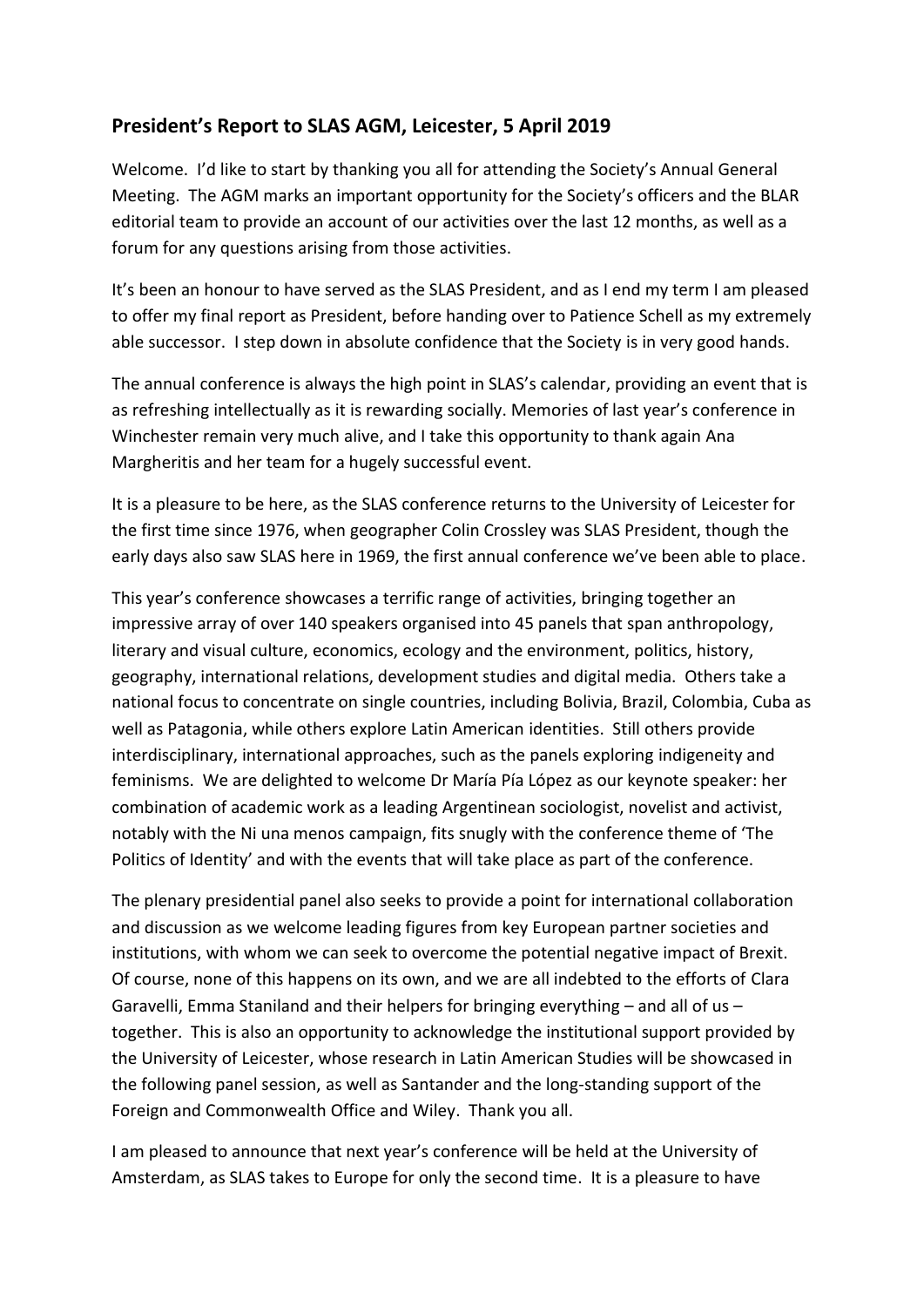Professor Barbara Hogenboom here with us again after she also joined us in Winchester last year. We very much look forward to working with her to organise a 2020 vision for the next SLAS conference. Beyond 2020, we are very pleased that colleagues from Bath, Belfast and Swansea have offered to host our conference in the years ahead.

No doubt all of you will have used the SLAS website in the run-up to the conference, and you'll have noticed just a couple of weeks ago the move to a new website, the result of many months of discussion, planning and work. We're particularly indebted to The Pitman and our web mistress Christy Palmer for this major overhaul of our web presence, which we feel much better reflects the dynamism of SLAS and the range of our activities. We also developed a GDPR policy to bring us into line with the new requirements on that front. In the same vein, the SLAS Twitter account was launched last summer by Marieke Riethof with support from Katy Jenkins and Karen Siegel. With now just over 3,000 followers and almost 5,000 likes, this has undoubtedly been a major step in raising the Society's profile and reach, as well as ensuring a steady flow of information to the global Latin Americanist community. Indeed, our followers are testimony to this, with 34.5% from Latin America, 29% from the UK and 21% from the US. Great work by all involved with these initiatives! As the Twitter account has taken off and the website has been overhauled, the monthly SLAS newsletter became superseded, but to ensure the continued circulation of SLAS material via e-mail, we're delighted to say that Rory Miller and Pat Noble have agreed that we can work with the LATAM-info list to that end, and we're grateful to them for this collaboration.

You will all be well aware of the very productive relationship that SLAS enjoys with Wiley, who publish BLAR and manage our memberships. As the Treasurer's report shows, this relationship with Wiley is of fundamental significance to the Society's financial wellbeing, and we look forward to continuing that relationship in the years ahead as Open Access throws up some uncertainties and potential challenges to the academic publication landscape. Our liaison team at Wiley, led by Lizzie Brophy, who joined us for a committee meeting in Sheffield, has been busy working with us to explore and mitigate the impact of such changes, as well as developing campaigns to boost the profile of BLAR. Perhaps the most obvious example of these initiatives is the BLAR app, via which members can access articles across a range of interfaces. This is a chance too to thank Jasmine Gideon for her sterling work as BLAR coordinating editor, to the indefatigable Ken Lestrange and to the rest of the BLAR editorial team. Jasmine will give a separate report on BLAR, but some highlights from my perspective over the last year were: BLAR being available in 5,555 institutions worldwide and article downloads totalling 180,000, with Brazil, Mexico and Chile among the top 10 downloading countries. There were just over 100 submissions to BLAR, with Brazil equalling the UK as the home for authors, and Chile just one behind; Ecuador, Colombia and Argentina also featured in the top 9 countries from which submissions were received. This speaks to our goal of Latin America being a subject central to the creation of its own knowledge, evident also in the number of Latin American scholars and post-graduates here.